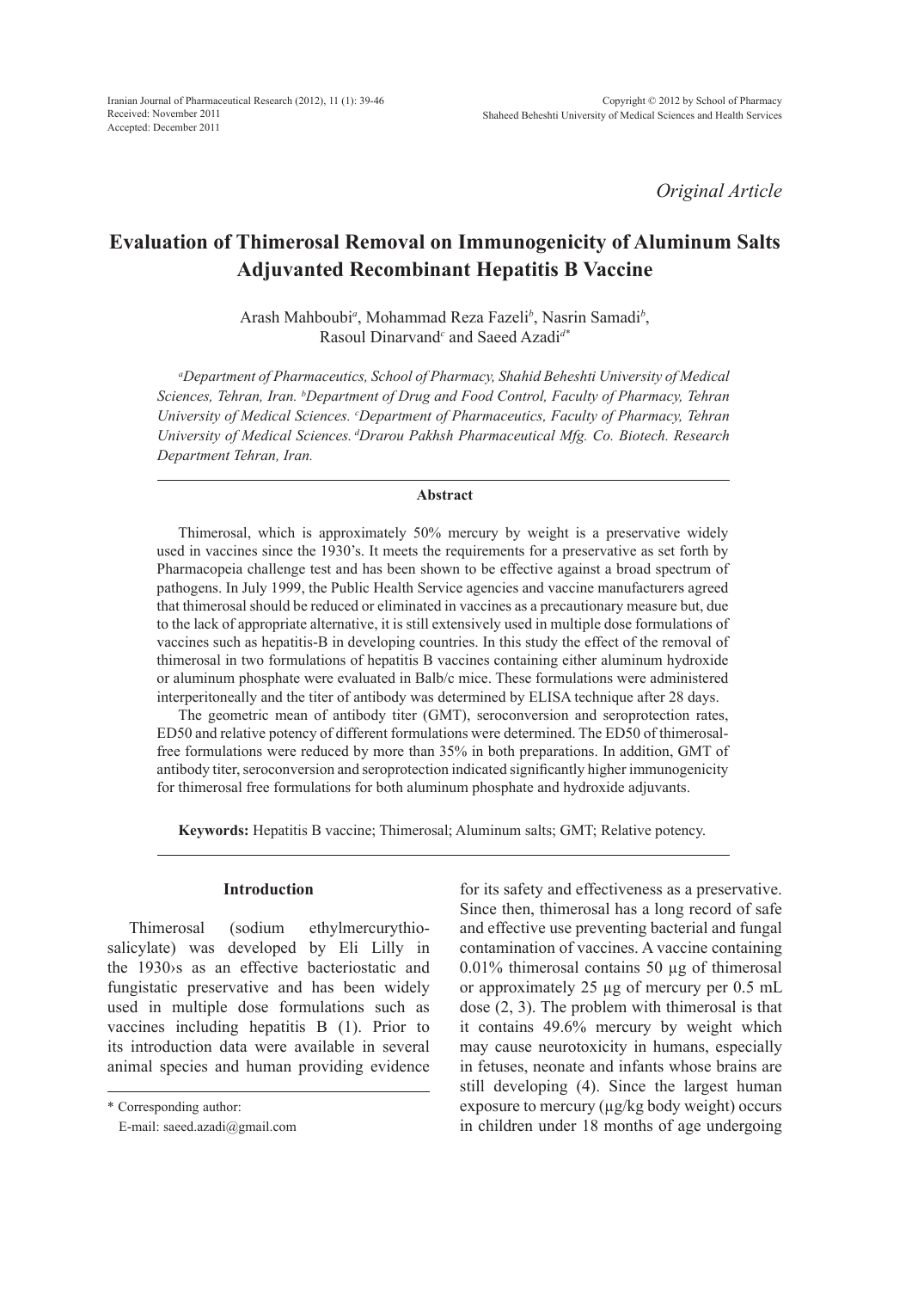routine childhood immunization schedules, the use of mercury-containing preservatives in vaccines had declined markedly since 1999 based on recommendations by some regulatory and advisory bodies in Europe and North America (5, 6).As many vaccines given to children in developing countries still contain thimerosal, the removal of thimerosal from pediatric vaccines has become an important objective. In the present study, in order to evaluate the effects of thimerosal on immunogenicity of aluminum adjuvanted recombinant hepatitis B vaccine, thimerosal-free and thimerosal-containing formulations of the vaccine were compared in Balb/c mice. For this purpose, a thimerosal-free formulation of recombinant hepatitis B antigen that contains no preservative has been developed using aluminum hydroxide (Alhydrogel) and aluminum phosphate (Adju-Phos) as adjuvant. Then these two preparations have been compared with thimerosal-containing formulations. The immune response to thimerosal-free and thimerosal-containing aluminum adjuvanted hepatitis B vaccine were evaluated by comparing the geometric mean titer (GMT, mIU/mL), the rate of seroconversion, seroprotection, ED50 (ng) and relative potency in Bulb/C mice after 28 days of inter peritoneum (IP) injection. Pre-clinical analysis in Balb/c mice have demonstrated superior efficacy of thimerosalfree hepatitis B vaccine containing aluminum phosphate as an adjuvant. It should be noted that in the previous work, we have shown that aluminum phosphate shows more adjuvanticity than aluminum hydroxide in recombinant hepatitis B vaccine formulation (9).

#### **Experimental**

#### *HBs antigen*

The recombinant hepatitis B surface antigen used in this study was produced in *Pichia pastoris*, a histidine requiring strain, GS115 (his4) containing the gene for the *adw* subtype of HBsAg and was obtained from a local manufacturer (Darou Pakhsh Pharma. Co., Tehran, Iran). Purity and assay of the HBsAg was determined according to British pharmacopeia (8). Antigen content of bulk was assessed using ELISA technique (Hepanostika HBsAg Uniform ELISA kit, Biomerieux, Netherlands) and purity of HBsAg was determined by conducting reducing SDS-PAGE, Laemmli method using electrophoresis system (Mini-PROTEAN® 3 Cell, BIO-RAD, USA)(9). Total protein content of the bulk antigen was determined using bicinchoninic acid (BCA) method (Thermo scientific Pierce, USA). The content of residual host cell DNA in the bulk purified antigen was determined by semi-quantitative PCR technique using 5'-pd (T)12-18-3'(Amersham Biosciencces, USA) as a primer and 35 thermo cycles. The content of carbohydrates in bulk preparation was assessed based on Anthrone method using glucose (1 mg/mL Sigma, USA) as standard. Total lipids were determined by the colorimetric method using vanillin-orthophosphoric acid as reagent and cholesterol (Sigma, USA) as lipid standard.

## *Vaccine formulations*

Aluminum phosphate (Adju-Phos®) and aluminum hydroxide (Alhydrogel ®) were purchased from Brenntag Biosector (Denmark). Concentrations of the adjuvants were calculated on the basis of their aluminum contents. Vaccine was formulated by mixing the HBsAg bulk in phosphate buffer (pH 7.4) containing dibasic sodium phosphate anhydrous  $(1.12 \text{ g/L})$  and monobasic sodium phosphate monohydrate (1.1 g/L) with aluminum hydroxide or aluminum phosphate in 0.9% NaCl without (as single dose vaccine) and with thimerosal (0.05 mg/ mL, Sigma, USA, as multiple dose vaccine). The mixture was shaken on a reciprocal shaker (Kühner ISF-1-W, Switzerland)at 25°C and 140 rpm for 6 h and then at 4°C for 18 h. The final concentration of HBsAg and aluminum was 20 μg/mL and 500 ppm respectively. Dilutions of 1:512 (0.03906 μg/mL of antigen), 1:64 (0.3125 μg/mL of antigen) and 1:8 (2.5 μg/mL of antigen) of vaccine were prepared by addition of phosphate buffer, pH 7.4 containing 500 ppm of the relevant aluminum adjuvant. Engerix-B® (GSK, Belgium, Lot No: AHBVB127AG) hepatitis B vaccine which included aluminum hydroxide as adjuvant was used as a control vaccine. Formulations containing only aluminum adjuvants with and without thimerosal were served as negative control.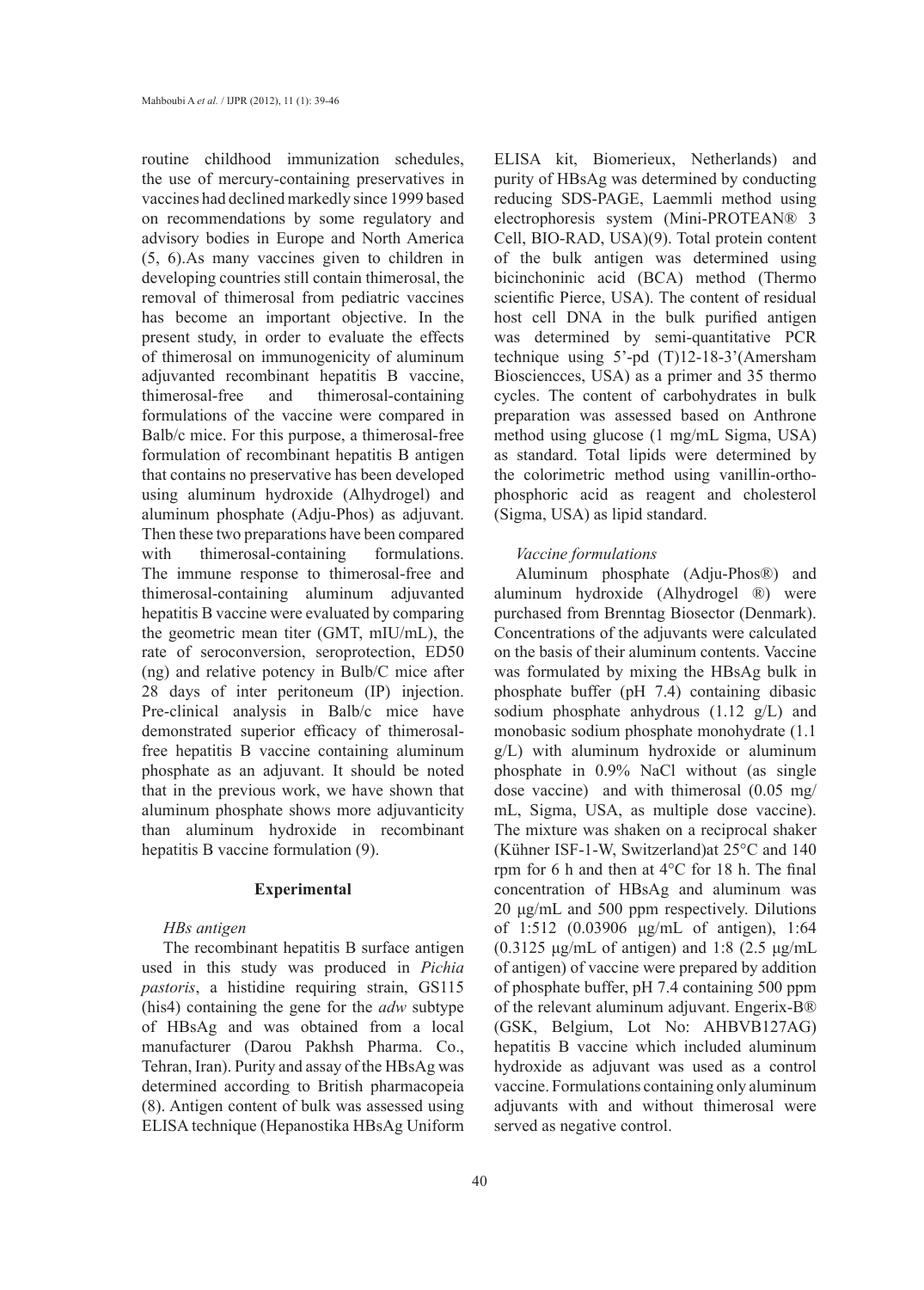

**Figure 1.** SDS-PAGE analysis of purified HBsAg. Thegel was stained with silver nitrate. Lane 2 and.3 purified bulk of HBsAg, Lane 1. Low molecular weight calibration kit (14.4-97KDa, GE Healthcare), Lane 3.Diluted (1:2) purified HBsAg bulk.

# *Animals*

Female mice of Balb/c C3H strainsof 5-6 weeks old were obtained from Charles River Laboratories (Germany) and housed in Micro-Isolator™ at 25°C, 12 h day and night cycle with  $50 \pm 5\%$  of relative humidity. Food (5 g) and water (6 mL) were served, for each mouse daily. All studies were performed in accordance with the procedures issued by the Institutional Animal Care and Use Committee. Each dilution of vaccine at volume of 1 mL was administered interperitoneally to 15 mice. To determine HBs antibody titer, the blood samples were collected from the heart of anaesthetized animal after 28 days. The serum of the blood samples were separated by centrifuging at 3000×g for 10 min and stored at -20°C.

#### *Determination of anti HBs titers*

Anti-HBs antibody was determined by ELISA technique using Diasorin (ETT-AB-AUK-3 anti-HBs antibody ELISA kit, Italy) according to the manufacture protocol. The seroprotection level was considered to be achieved when the antibody titer was at least 10 mIU/mL and antibody titer between 1mIU/mL to 10 mIU/mL was considered as seroconversion.

### *Statistics*

ED50 for each formulation was evaluated by SPSS VER.16 using Probit method while the relative potency of each formulation was



**Figure 2.** Determination of residual host cell DNA using semiquantitative PCR on agarose gel electrophoresis. Lanes1, 3, 4, 5 and 6 are the positive controls containing 10, 100, 50, 25 and 5 pgs of the host cell derived DNA respectively and lane 2 is the sample and lane 7 is the negative control lacking either the host DNA or the sample.

assessed by quantal responses method (7). Geometric mean of anti-HBsAg titers (GMTs) were calculated by taking the anti-log of the mean of the log titer transformations. Antibody titers below the cut-off the assay were given an arbitrary value of half the cut-off for the purpose of GMT calculation. GMT and other data processing were taken with Microsoft Excel 2007.

## **Results**

## *Specifications of bulk antigen*

The concentration of bulk antigen which was determined by the Hepanostika HBsAg ELISA kit was 42.57 μg/mL. Total protein content of the bulk antigen which was determined by BCA method was 37.34 μg/mL. The ratio of total antigen/total protein was 1.14 which has met acceptance value of 0.8-1.4. The result on the purity of HBsAg assessed with SDS-PAGE is depicted in Figure 1. Single band of 24kDa are shown in lanes 2 and 3 which correspond to monomer of HBsAg indicating high purity of the antigen which was used.

Determination of residual host cell DNA by semi-quantitative PCR showed less than 10 pg of DNA/dose of the vaccine (Figure 2). The lipid content of HBsAg was 0.33 mg per mg of protein while carbohydrate content was 162 μg per mg of protein which is indicative of acceptable quality of the used antigen (7).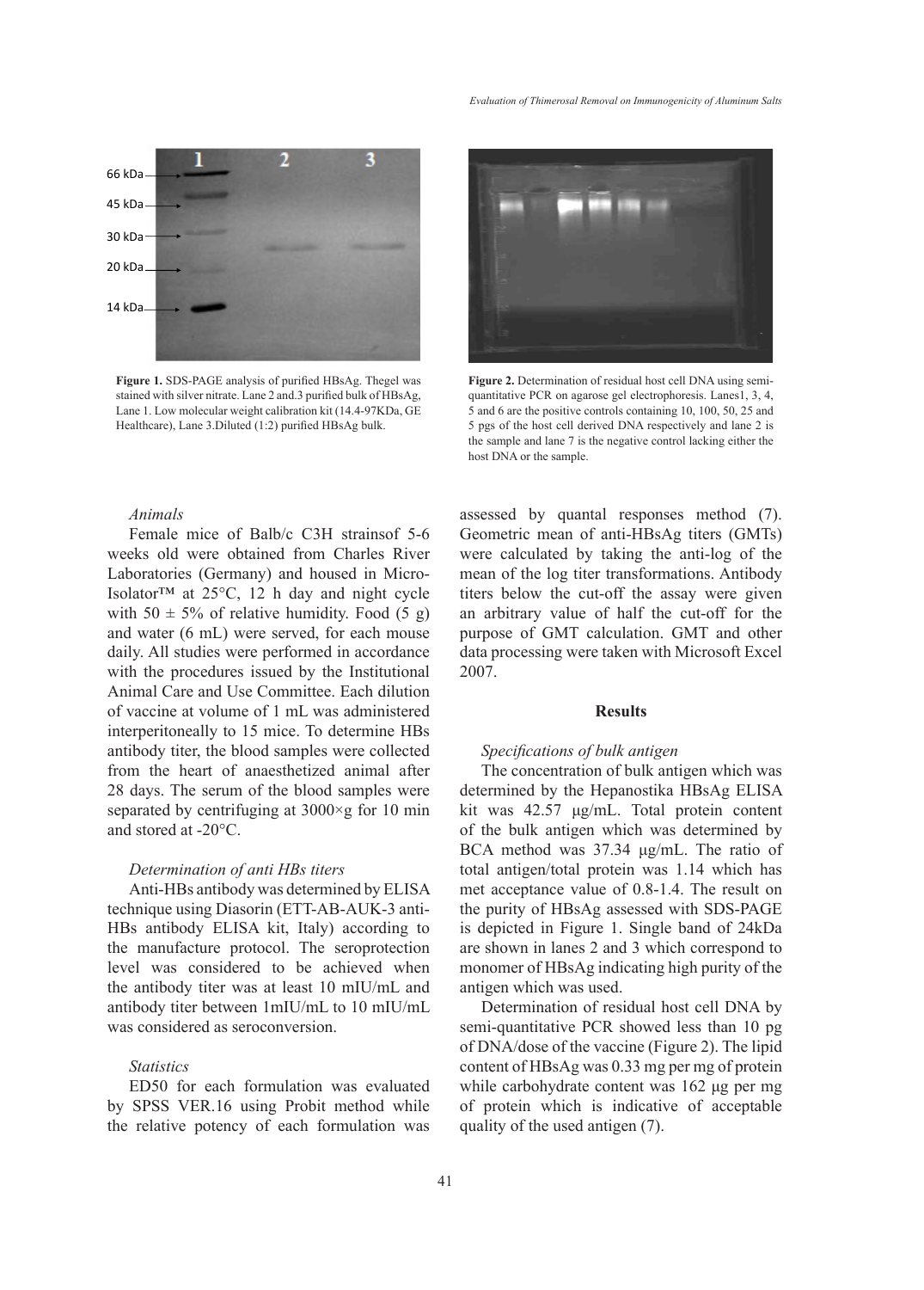

**Figure 3.** Seroconversion effect of different dilutions of hepatitis-B vaccines containing Adju-Phos (aluminum phosphate), Alhydrogel (Aluminum hydroxide) thimerosal-free or containing formulations and Engerix-B after 28 days of IP injection in Balb/c mice.

## *Seroconversion of the formulated vaccines*

The results of 28 days seroconversion rates of various dilutions of hepatitis-B vaccine formulations containing aluminum phosphate or aluminum hydroxide (with and without thimerosal) and also those of the control vaccine is shown in Figure 3. All formulations showed 100% of seroconversion at concentrations of 2.5 μg/mL and higher while at lower HBsAg concentrations  $(0.3125 \text{ μg/mL}, 0.039 \text{ μg/mL}),$ thimerosal-free formulations showed higher seroconversion rate in both aluminum hydroxide (20%, 13.33%)and phosphate (93.33%, 40%) adjuvanted vaccines compared to thimerosalcontaining aluminum hydroxide (13.33%, 6.66%) and phosphate (86.66%, 33.33%) based formulations.

## *ED50*

ED50 (The dose which could induce seroconversion in 50% of the vaccinated population) for individual formulations were

calculated with statistical software package SPSSVER.16 using Probit method with 95% confidence limit and the results are shown in Figure 4. According to results obtained, the ED50 of the thimerosal-free aluminum phosphate and hydroxide formulated vaccine was considerably lower than thimerosal containing vaccine which indicates to better immunogenicity (by more than 150%).

### *Seroprotection of the formulated vaccines*

Seroprotection rates of various dilutions of hepatitis-B vaccine formulations containing aluminum phosphate or aluminum hydroxide (with and without thimerosal) and also those of the control vaccine are depicted in Figure 5. All formulations showed 100% of seroprotection at concentrations of 2.5 μg/mL and higher while at lower HBsAg concentrations (0.3125 μg/ mL,0.039 μg/mL), thimerosal-free formulations showed higher seroprotection rate (93%, 20% for aluminum phosphate) and (13.33% and 0% for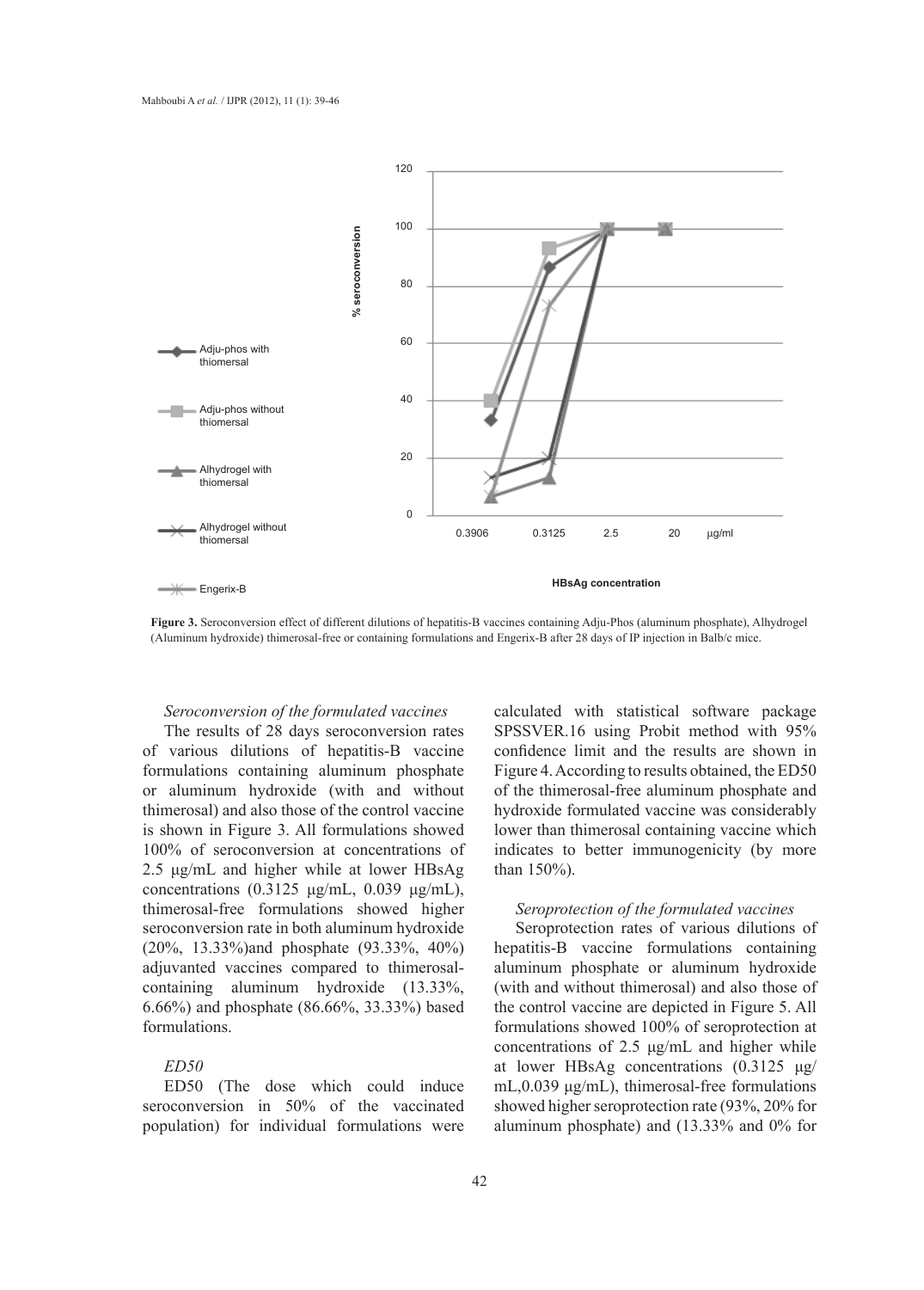

**Figure 4.** ED50 of different formulations containing Adju-Phos (aluminum phosphate) or Alhydrogel (Aluminumhydroxide) thimerosal-

aluminum hydroxide) compared to thimerosalcontaining based formulations (66.66%, 0% in aluminum phosphate and 6.66%, 0% in aluminum hydroxide formulation).

## *Geometric mean of antibody titers*

GMT titers of different formulations of hepatitis B vaccine are depicted in Table 1. Using a concentration of 20 μg/mL antigen the titer of GMT obtained with thimerosal-free aluminum phosphate formulation (4217.64 mIU/mL) was higher compared to thimerosal containing based formulation (2573.94 mIU/mL) and also that of control vaccine (810.25 mIU/mL). These amounts at lower concentration of antigen (0.039 μg/mL) were respectively 165.52 and 4.12 (mIU/mL). Also, this pattern has been repeated in aluminum hydroxide formulation (with and without thimerosal). Accordingly, at concentration of 20 μg/mL the GMT of antibody titer in thimerosal-free and containing vaccine was respectively 956.4 and 689.24 mIU/mL.

#### *Relative potency*

According to the seroconversion rates the relative potencies of the individual formulations were estimated using the quantal responses method (7). Engerix–B vaccine was used as the reference vaccine. Relative potency of different formulation of hepatitis B vaccines are shown in Figure 6. The relative potency of thimerosal-free formulations of hepatitis B vaccines adjuvanted with aluminum phosphate and aluminum hydroxide was considerably higher than those of thimerosal-containing based formulation.

#### **Discussion**

Thimerosal is an organomercury compound used to prevent microbial growth during the manufacturing process or as a preservative in «multi-dose» vaccines (1).Toxicity of mercury which formed 49.6% constituent of thimerosal has been linked to many different diseases, including autism and learning disabilities (10, 11). Following a mandated review of mercurycontaining food and drugs, the Centers for Disease Control and Prevention (CDC) and some other regulatory bodies asked vaccine manufacturer to eliminate thimerosal from vaccines as quickly as possible as a precautionary measure to minimize exposure of infants and children to mercury, and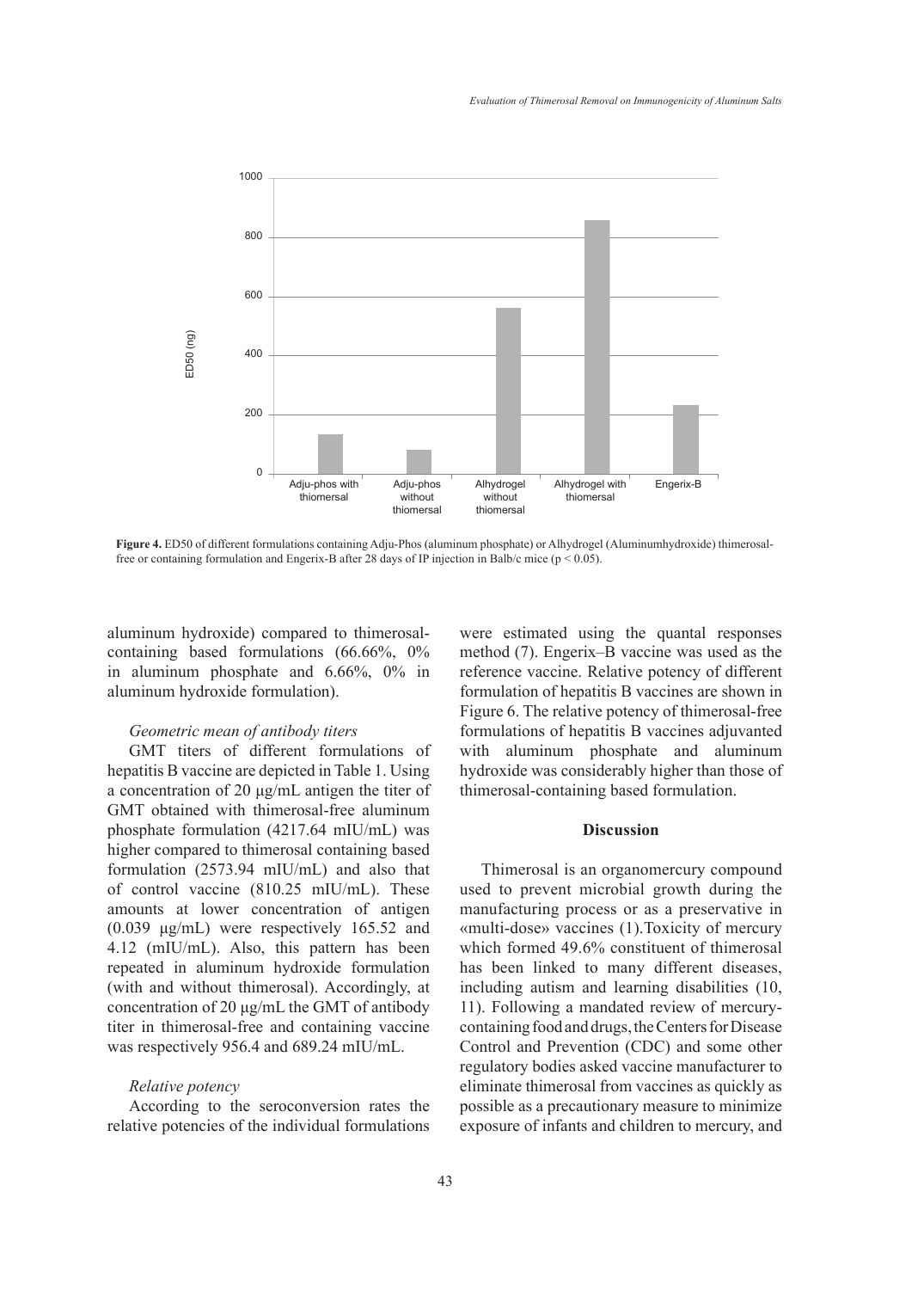

**Figure 5.** Seroprotection effect of different dilutions of hepatitis-B vaccines containing dju-Phos (aluminum phosphate), Alhydrogel (Aluminum hydroxide) thimerosal-free or containing formulations and Engerix-B after 28 days of IP injection in Balb/c mice.

it was rapidly phased out of most developed countries vaccine products(1, 2, 12).With the exception of influenza vaccines, all vaccines manufactured since 2001 that are routinely recommended in the in Europe and North America for children 6 years of age and under are presented in single-dose formulations and do not contain thimerosal as a preservative. As with pediatric vaccines, exposure to thimerosal in vaccines for adolescents and adults has also been reduced or eliminated because of growing concerns. Thus, the use of thimerosal preservative in FDA-licensed vaccines has significantly declined over the last decade (1, 2, 13). In spite of this, many vaccines given to children in developing countries still contain thimerosal.

Regarding to considerable concern with neurotoxicity of mercury and its potential risk of neurodevelopmental disorders, in this study the single dose thimerosal-free hepatitis B vaccine were developed and preclinical study of these formulations were conducted. Accordingly, the effects of thimerosal on immunogenicity of single dose aluminum adjuvanted (Aluminum phosphate, Aluminum hydroxide) recombinant hepatitis-B vaccine were evaluated in Balb/c

mice in comparison with multiple dose formulation containing thimerosal. Based on the obtained results, in spite of thimerosal elimination from formulation, Adju-phos adjuvanted hepatitis B vaccine has shown approximately 11% increase in relative potency, 163% in GMT and 41% reduction in ED50 at 20 µg dose of vaccine. Also, similar results have been observed in Alhydrogel adjuvanted vaccine without thimerosal in comparison with thimerosal containing formulation. The relative potency and GMT of thimerosal-free Alhydrogel adjuvanted vaccine have shown respectively 18.5% and 138% increase at the 20 µg dose of vaccine while the ED50 reduced about 35%. The increased immunogenicity of thimerosal-free formulation may be due to less ligand exchange between phosphate group of the antigen and aluminum adjuvant leading to less stable binding of the adjuvant to antigen. Furthermore, altering in antigen presenting mechanism to immunocompetent cells such as interleukins and tumor necrosis factor (TNF) may be occurred in presence of thimerosal at injection site. Another explanation for reducing immune response and cytotoxicity of thimerosal against immune cells is attributed to the high affinity of mercury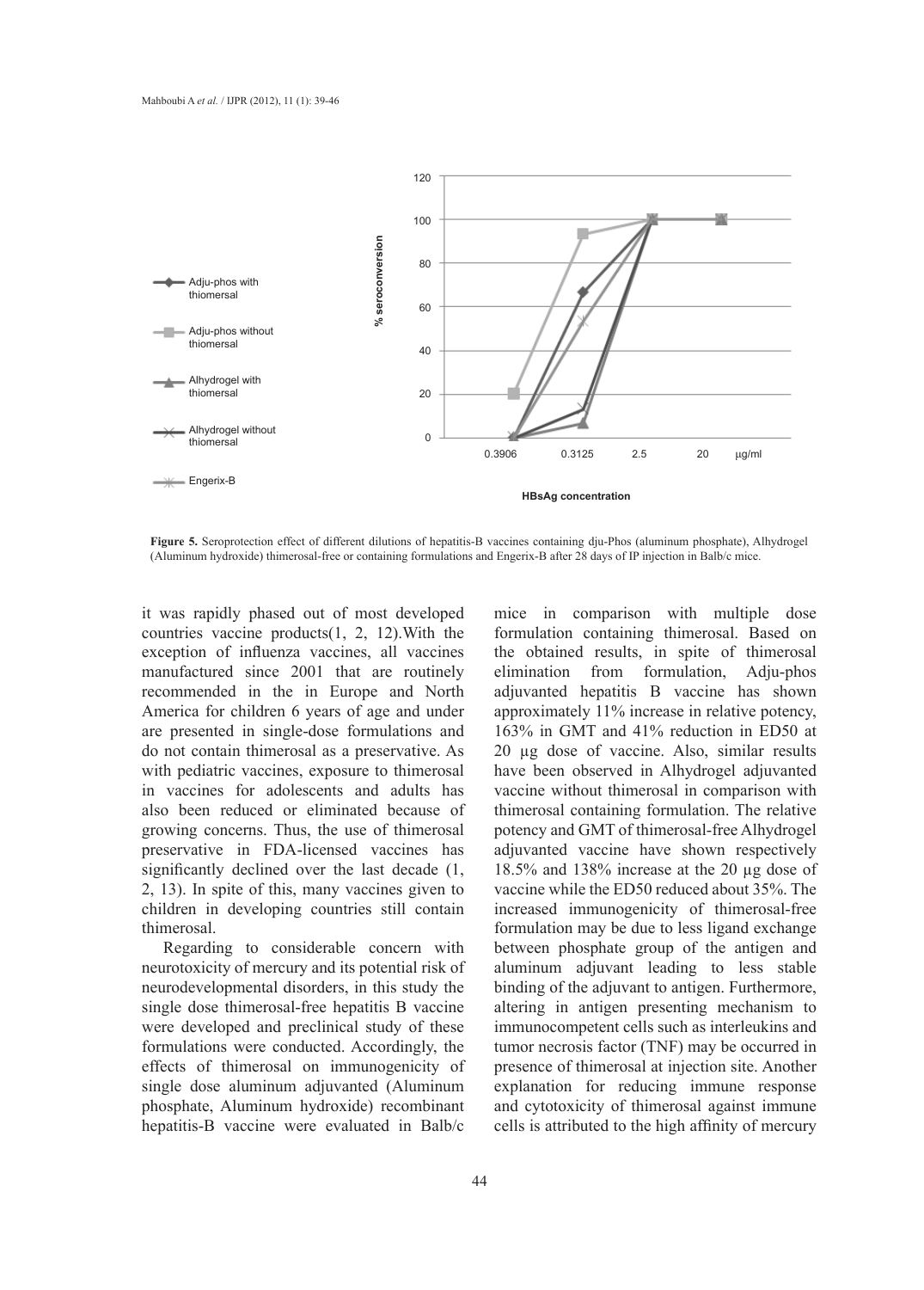

**Figure 6.** Relative potency different formulations containing Adju-Phos(with and without thimerosal) or Alhydrogel (with and without thimerosal) and Engerix-B after 28 days of IP injectionin Balb/c mice.

compound to the thiol (SH) group of cysteine in structure of HBsAg. Also, a recent in vitro study of thimerosal cytotoxicity using immortalized Jurkat T-cell demonstrated an increase in reactive oxygen species and a decrease in intracellular glutathione with increasing concentration of thimerosal. Thimerosal, but not thiosalacylic acid (the non-mercury component of thimerosal), induced apoptotic cell death in T cells in a concentration-dependent manner

**Table 1.** Geometric mean antibody titers (GMT) of different formulations containing Adju-Phos (Thimerosal-free or containing formulation) or Alhydrogel(Thimerosal-free or containing formulation) and Engerix-B after 28 days of IP injection in Balb/c mice.

| Vaccine                          | Dose (µg/mL) GMT | GMT (mIU/mL) | <b>Standard Deviation (mIU/mL)</b> |
|----------------------------------|------------------|--------------|------------------------------------|
| Adju-phos with<br>thimerosal     | 20               | 2573.94      | 1652.34                            |
|                                  | 2.5              | 945.41       | 387.54                             |
|                                  | 0.3125           | 165.52       | 62.48                              |
|                                  | 0.03906          | 4.12         | 2.63                               |
| Adju-phos without<br>thimerosal  | 20               | 4217.64      | 2364.7                             |
|                                  | 2.5              | 998.59       | 325.54                             |
|                                  | 0.3125           | 277.16       | 97.63                              |
|                                  | 0.03906          | 7.13         | 3.42                               |
| Alhydrogel with<br>thimerosal    | 20               | 689.24       | 352.56                             |
|                                  | 2.5              | 320.62       | 181.76                             |
|                                  | 0.3125           | 1.38         | 2.44                               |
|                                  | 0.03906          | 1.26         | 2.88                               |
| Alhydrogel without<br>thimerosal | 20               | 956.4        | 380.43                             |
|                                  | 2.5              | 595.2        | 193.5                              |
|                                  | 0.3125           | 4.62         | 4.22                               |
|                                  | 0.03906          | 2.03         | 1.23                               |
| Engerix-B                        | 20               | 810.25       | 453.22                             |
|                                  | 2.5              | 524.49       | 312.45                             |
|                                  | 0.3125           | 43.22        | 28.35                              |
|                                  | 0.03906          | 1.21         | 1.8                                |